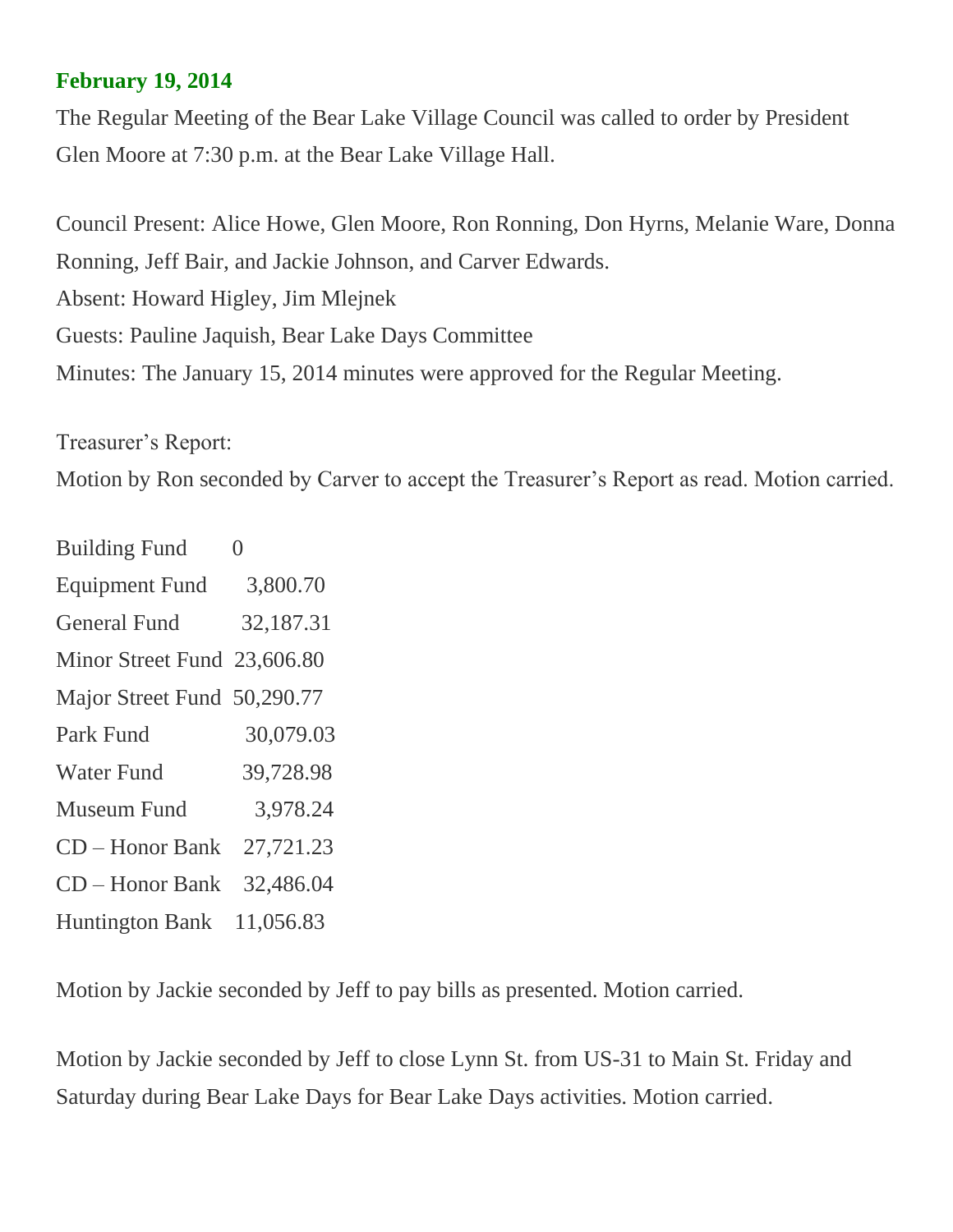Motion by Don seconded by Ron to participate in Manistee, Oceana, and Mason Counties Hazardous Waste Day and pay the \$90.00 . Motion carried.

Motion by Jeff seconded by Don to extend the deadline for summer taxes to February 28, 2015. Motion carried.

Motion by Jackie seconded by Don to pay the \$254.00 fee for tax maps and Assessments. Motion carried.

8:30 breakout for the 2014-2015 Budget Hearing.

9:05 back in regular session

Motion by Jackie seconded by Carver to pass the Mileage rate @ 10.5501. Motion carried.

Motion by Jeff seconded by Carver to approve the 2014-2015 budgets with corrections. Motion carried.

Discussions Held On:

-Regarding the grant for a new plow truck. One question was would the Village have excess funds to cover the balance to buy a new truck if it is not paid in full? Should be able to access funds.

-Regarding the museum- Jan Thomas met with the committee. They will be using the format similar to Marilla Twp.

-Jeff Harthun will be the contact when Pauline has her surgery.

-The Museum needs a p.o. box.

-Museum should join Manistee County Arts & Culture Association, so that donors can have a tax deduction.

Meeting adjourned at 9:12 p.m.

Respectfully Submitted, Melanie Ware, Clerk